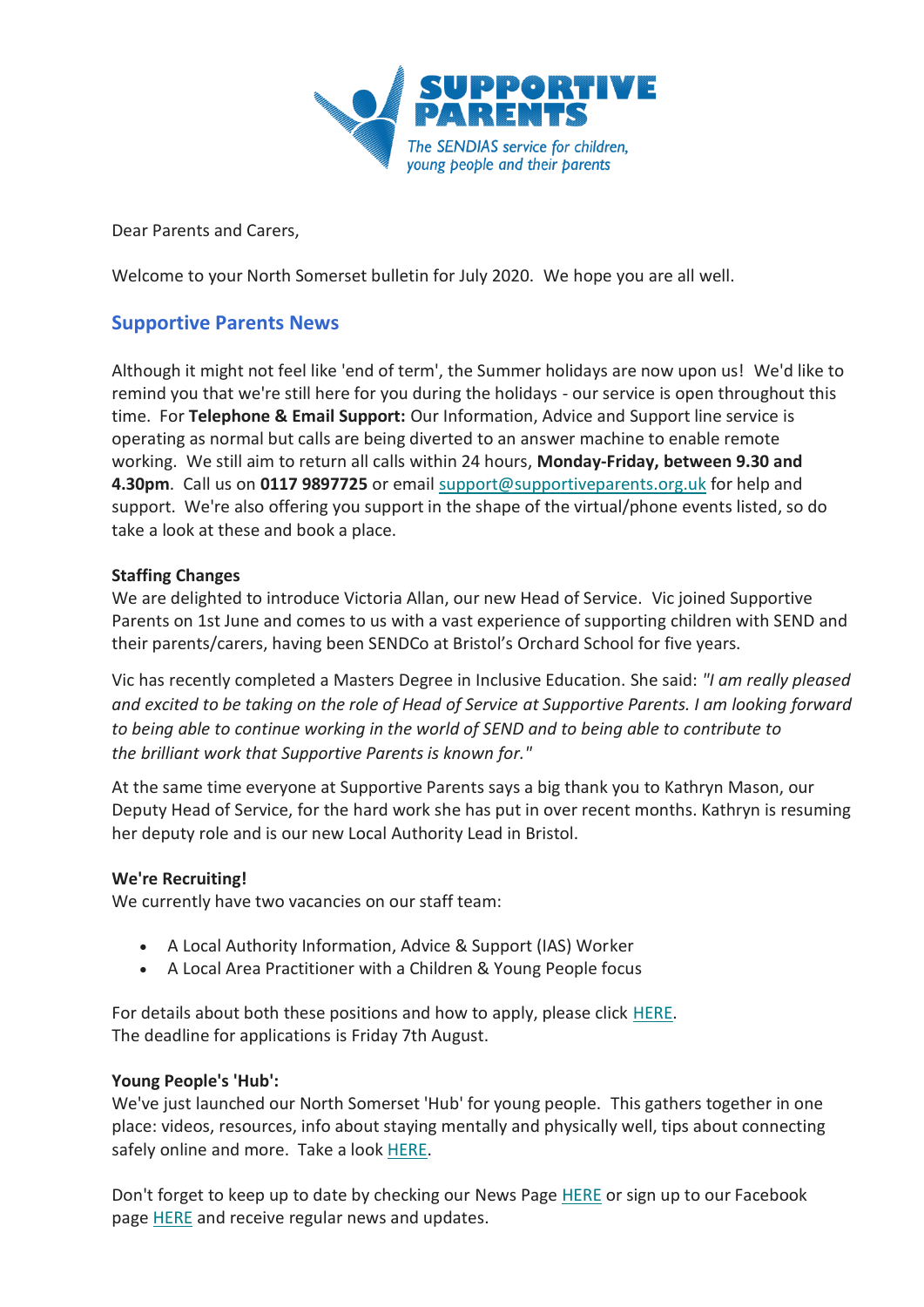### **AGM**

A date for your diaries - our Annual General Meeting takes place on Monday 19th October at 7pm. This will be a virtual meeting and all are welcome. Further details about this will follow in due course.

## **Volunteering**

We have a new Volunteer - Charlie has joined us to support our work in North Somerset and Pierre is our first 'Children and Young People's volunteer. Pierre has been helping by making excellent videos which can be seen on the [Hub](https://www.supportiveparents.org.uk/young-people-16-25/virtual-hub-2/) mentioned above.

If you have some time on your hands or useful skills and experience to contribute, do get in touch with our Volunteer Lead, Jane Franklin, to find out about any current or forthcoming volunteer opportunities with Supportive Parents. Contact Jane by emailing: [jane.franklin@supportiveparents.org.uk](mailto:jane.franklin@supportiveparents.org.uk)[.](mailto:jane.franklin@supportiveparents.org.uk.)

# **Online Events/Things To Do**

- **Gympanzees** have adapted to ways of helping parents at home during this time. They're offering Zoom sessions with different therapists on a number of different topics. They've introduced an online 'hub' with lots of resources and ideas of activities to do at home. They've also introduced a lending library for parents and carers to borrow sensory equipment for use with children at home. Find out more information [HERE.](https://www.gympanzees.org/our-home)
- **Portishead Youth Club** is providing online events on zoom for young people. Please email [mail@portisheadyouthcentre.co.uk](mailto:mail@portisheadyouthcentre.co.uk) or call 01275 842461 for more information or visit their Facebook page for more information.
- **'Contact'** are running some virtual family workshops over the summer on a range of topics, for example wellbeing, sleep, speech and language. Please find more information [HERE.](https://contact.org.uk/about-us/family-workshops/)

# **Managing Anxiety & Returning to School**

- **Virtual Workshop - Monday 10th & Tues 11th August** Dr Karen Treisman, a highly specialised clinical psychologist will be leading two evening Zoom sessions for parent carers on anxiety and how to support your child or young person in returning to school in September. For further information and to book a place, click [HERE.](https://www.eventbrite.co.uk/e/dr-karen-treisman-anxiety-sessions-for-parents-carers-tickets-113605820066)
- **YoungMinds -** For parents and carers, 'Parents Helpline' experts share their advice for coping with the changes at the moment, including tips on [how to support your child](https://youngminds.us7.list-manage.com/track/click?u=5c889624b166d3d24a24424d4&id=a6192329c6&e=7d57cee88d)  [returning to school.](https://youngminds.us7.list-manage.com/track/click?u=5c889624b166d3d24a24424d4&id=a6192329c6&e=7d57cee88d)
- **Transitions Guidance -** Supportive Parents have produced a leaflet with some guidance and tips for starting or moving school. Click [HERE](https://www.supportiveparents.org.uk/wp-content/uploads/2020/07/Transitions-Preparing-for-starting-or-moving-school.pdf) to read this.

# **Education**

### **Education Psychology Helpline Service -** *available until 24th August only*

The Educational Psychology Service in North Somerset has been running a Parent/Carer Helpline for the duration of COVID-19. This is available to any parent/ carer in Somerset and North Somerset, who is experiencing issues at home. These might include but not be limited to:

- *Anxiety around COVID-19 and the impact it is having on children and their family*
- *Supporting parents/carers to support their child's emotional needs*